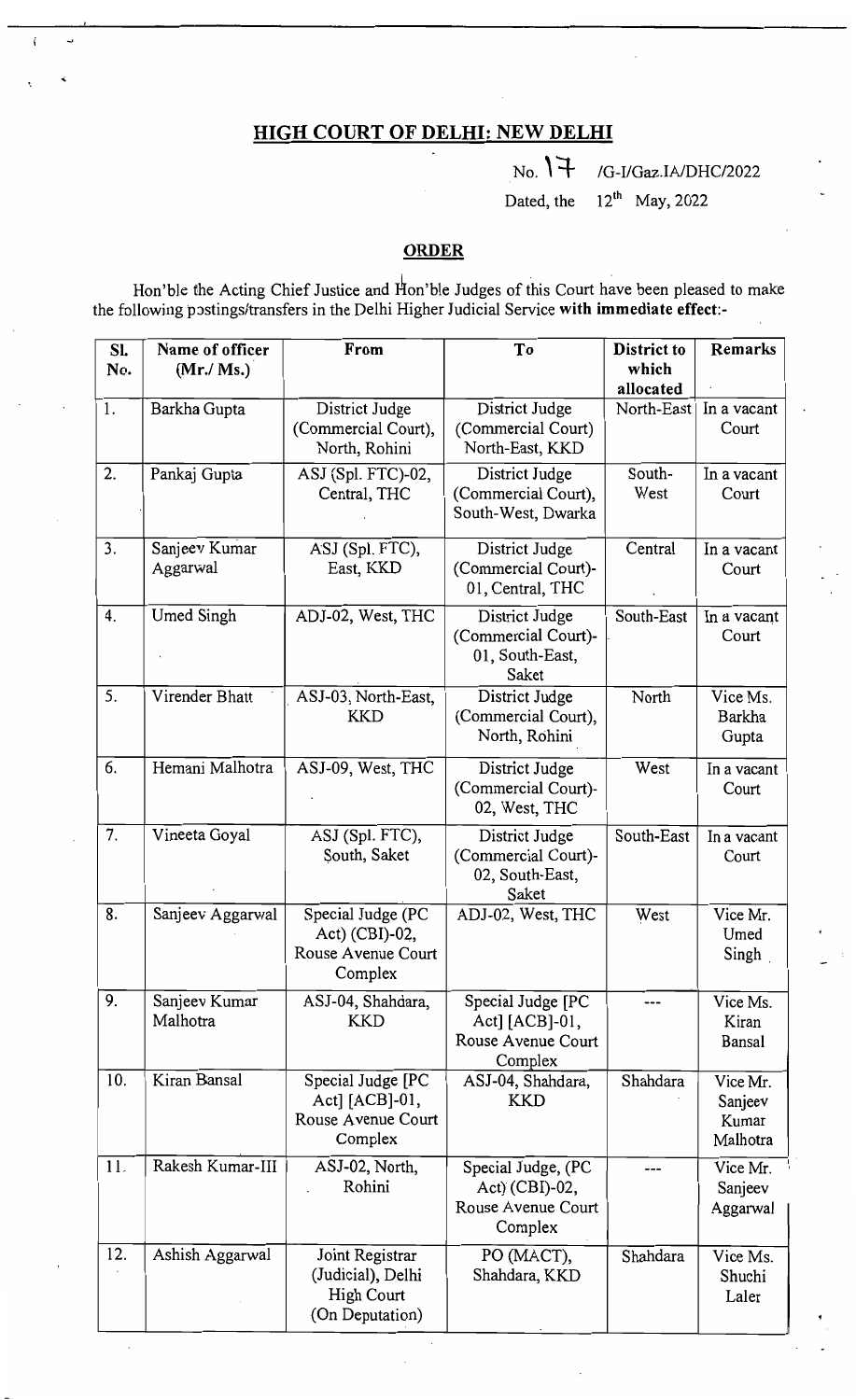| 13. | Shuchi Laler   | PO (MACT),<br>Shahdara, KKD                                                  | Joint Registrar<br>(Judicial), Delhi<br><b>High Court</b><br>(On Deputation) |       | Vice Mr.<br>Ashish<br>Aggarwal |
|-----|----------------|------------------------------------------------------------------------------|------------------------------------------------------------------------------|-------|--------------------------------|
| 14. | Priya Mahendra | ASJ-04 (POCSO),<br>South, Saket                                              | Joint Registrar<br>(Judicial), Delhi<br><b>High Court</b><br>(On Deputation) |       | Vice Mr.<br>Sharad<br>Gupta    |
| 15. | Sharad Gupta   | Joint Registrar<br>(Judicial), Delhi<br><b>High Court</b><br>(On Deputation) | $ASJ-04$ , (POCSO),<br>South, Saket                                          | South | Vice Ms.<br>Priya<br>Mahendra  |
| 16. | Ajay Garg      | ADJ-01, New Delhi,<br><b>PHC</b>                                             | ADJ-01, East, KKD                                                            | East  | In a vacant<br>Court           |

## Notes:-

"

- 1. The judicial officers shall be under the control of the Principal District  $&$  Sessions Judge of the district to which they have been allocated.
- 2. The judicial officers under transfer shall notify the cases in which they had reserved judgments/orders before relinquishing the charge of the court in terms of the posting/transfer order. The judicial officers shall pronounce judgments/orders in all such matters on the date fixed or maximum within a period of 2-3 weeks thereof, notwithstanding the posting/transfer. Date of pronouncement shall be notified in the cause list of the court to which the matter pertains as also of the court to which the judicia] officer has been transferred and on the website.

## BY ORDER OF THE COURT

. Sd/ (RAVINDER DUDEJA)  $2569 - 2603$  REGISTRAR GENERAL

Endst. No. \_\_\_\_\_\_\_\_\_\_\_\_\_\_\_\_/G-I/Gaz.1A/DHC/2022 Dated, the 12th May, 2022

Copy forwarded for information and necessary action to:-

- 1. All the Principal District & Sessions Judges, Delhi.
- 2. The Principal District & Sessions Judge cum Special Judge (PC Act) (CBI), Rouse Avenue Courts Complex, New Delhi: .
- 3. The Principal Judge, Family Courts (HQ), Dwarka Courts Complex, Dwarka, New Delhi.
- 4. The Secretary, Ministry of Finance, Government of India, North Block, New Delhi.
- 5. The Member Secretary, Delhi Legal Services Authority, Patiala House, New Delhi.
- 6. The Director (Administration), Delhi Judicial Academy, Dwarka, New Delhi.
- 7. The Principal Secretary (Law, Justice & Legislative Affairs), Govt. of NCT of Delhi, New Delhi-l 10002.
- 8. The Principal Secretary (Home), Govt. of NCT of Delhi, New Delhi-110002.
- 9. The Principal Secretary (Power), Govt. of NCT of Delhi, New Delhi-110002.
- 10. The Secretary (Labour), Govt. of NCT of Delhi, Shamnath Marg, Delhi-110054.
- 11. The Director of Prosecution, CBI, Block No.3, II Floor, CGO Complex, Lodhi Road, N.Delhi-3.
- 12. The Director, Directorate of Prosecution, Tis Hazari, Delhi.
- 13. The Director General, Narcotics Control Bureau, West Block, 1 Wing-5, Sector-07, R.K.Puram, N. Delhi-II 0066.
- 14. The Commissioner of Police, Police Headquarters, New Delhi.
- 15. The Commissioner, North Delhi Municipal Corporation, Civic Centre, Minto Road, N.Delhi.
- 16. The Commissioner, South Delhi Municipal Corporation, Civic Centre, Minto Road, N. Delhi.